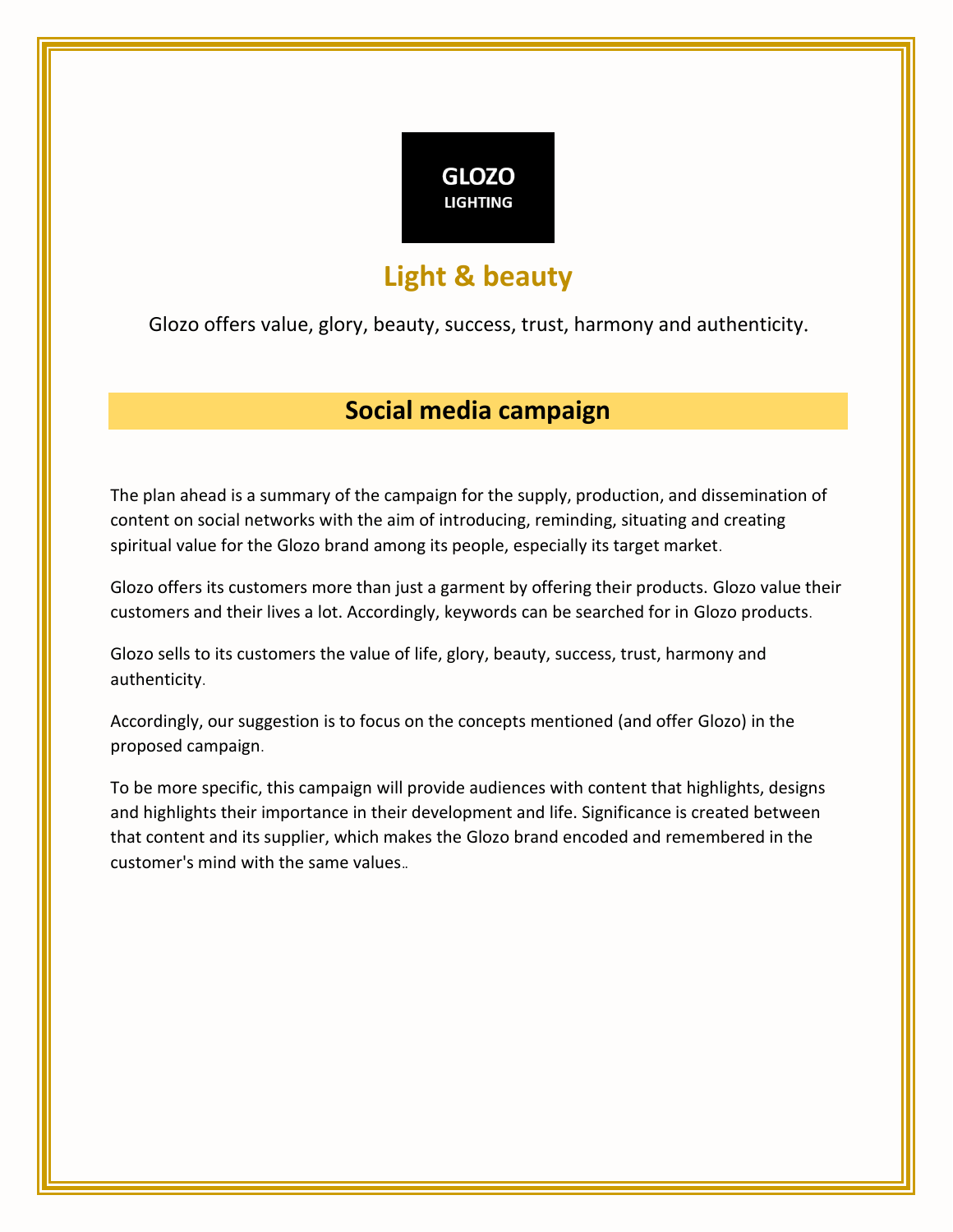

#### **Suggestion**

Creating a virtual and internet network called "Life", this network consists of an interconnected set of all different social media such as telegram, instagram, facebook, website, facebook, etc which focus on defining the values of life.

This network is independent, does not belong to the Glozo and has no political or religious activity.

The main pillar of this network is attractiveness and usefulness.

The network's target audience is the upper middle class, with access to relatively prosperous facilities. More intriguingly, high-class people or those who like to be class-savvy.

The content published on this network brings with it the growth of people's intellectual, qualitative and intellectual development.

The audience should feel better than ever before seeing any content or product on the network, and forwarding that content, item, or theme to their friends should make them feel good and useful; white emotion means helping others grow. And of course a golden emotion means trust and success.

Meanwhile, with such an approach, people's perceptions of this brand are different from those of other brands that only promote and find that Glozo are not just thinking about filling their pockets and striving to enhance the true value of their customers' lives. .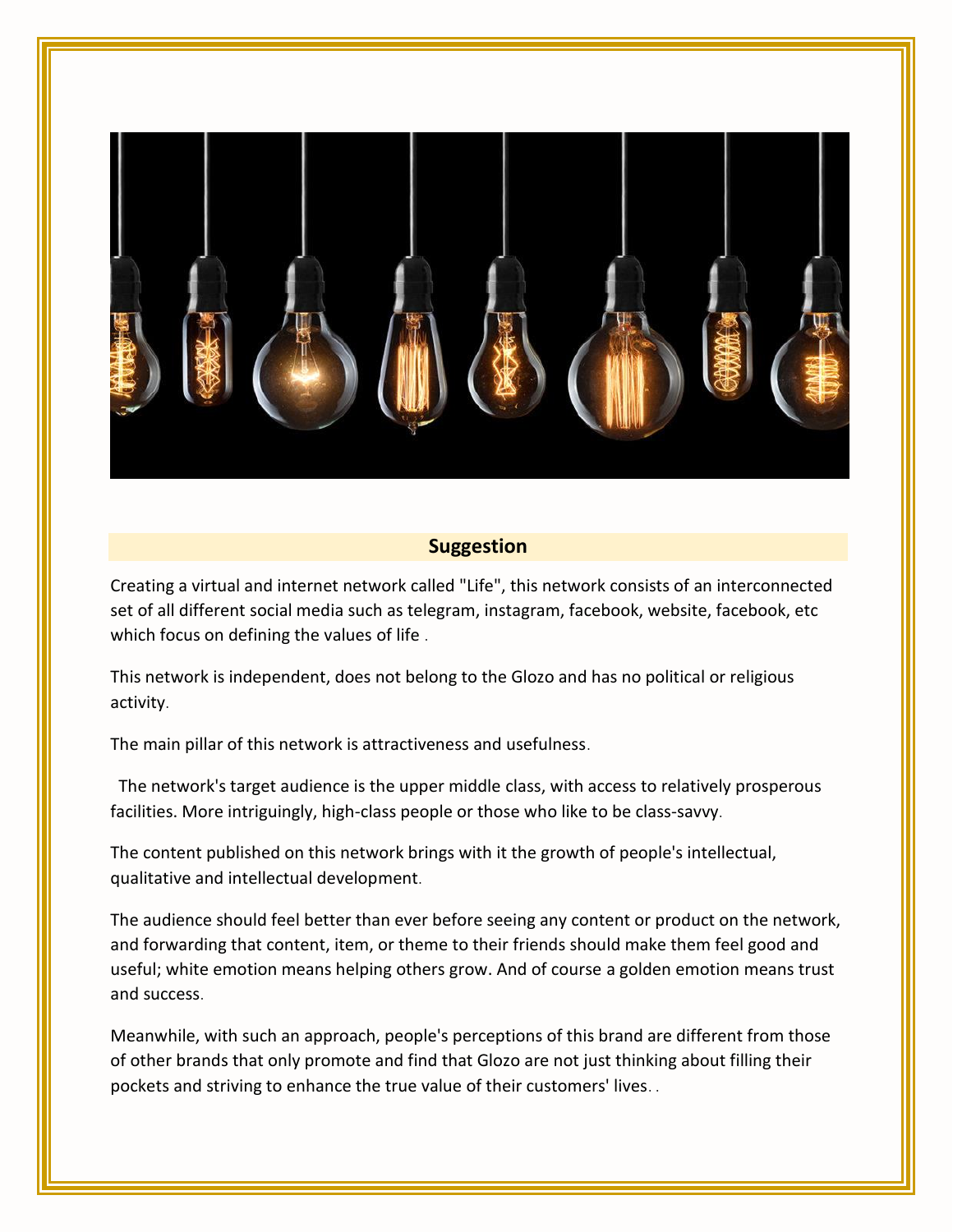

## **Content Providing**

Providing a Selection of videos from worldwide with dubbing, subtitles, description, reviews

#### **Content Producing**

Produce real, animated, fictional, short, medium or long videos with related subjects to the overall approach of the campaign.

#### **Content Publishing**

- Distributing supply-side items across different social networks and trying to maximize the target audience in relevant channels
- Publish content through other established and popular networks
- Publishing content as an independent, useful and engaging content network is not defensive to your audience and will be widely circulated to the public with the guidance and acceleration of different sites and pages.
- Using appropriate topics such as cherished days, social topics, etc. will be effective in disseminating capillaries .
- There will obviously be experts in the field and experts in the field of publishing.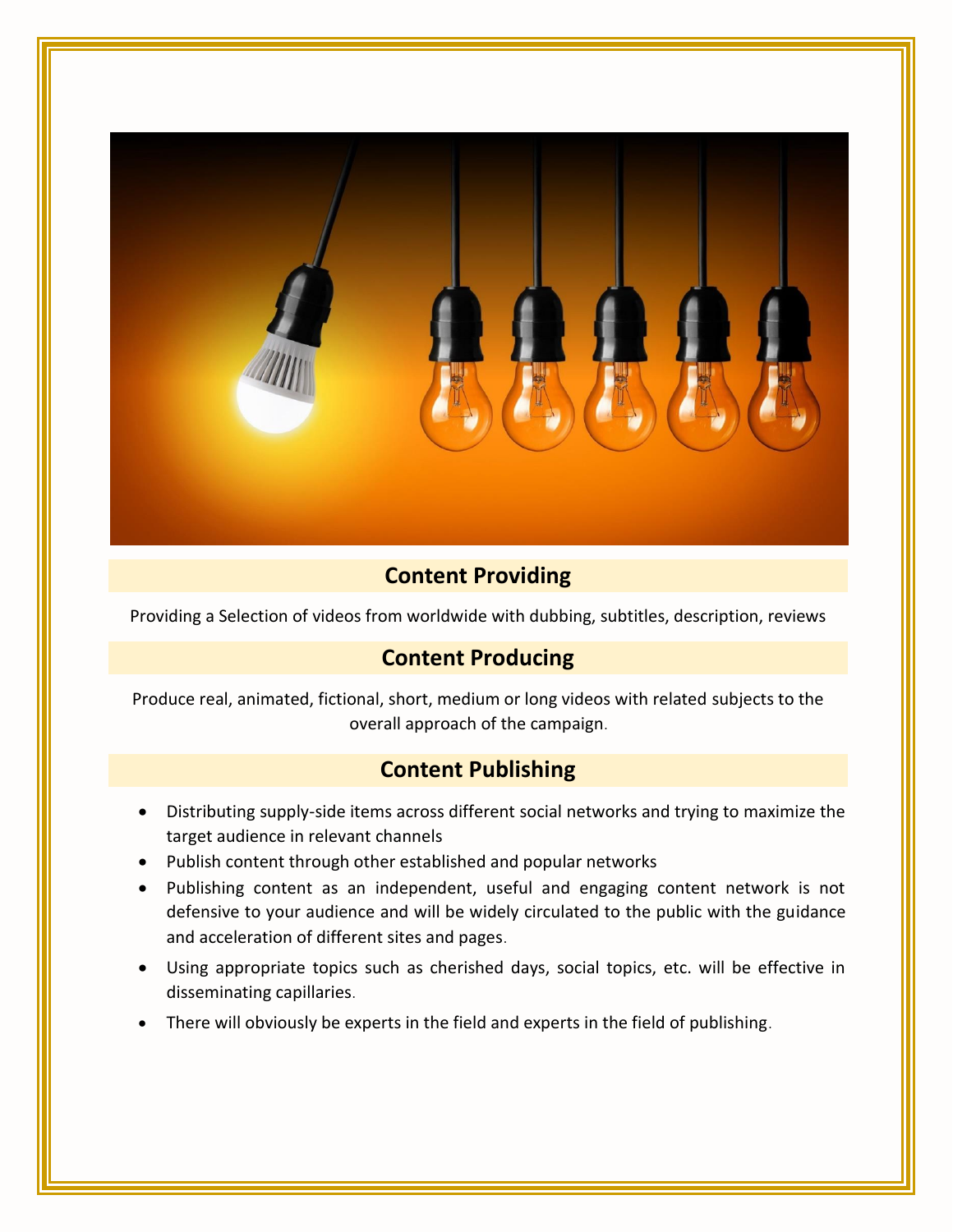

## **Direct and indirect advertising**

•Obviously, in introducing this network, material and intellectual support will be provided by Glozo and the Glozo logo will be mentioned in the content. After sometime the followers of this network have grown sufficiently, among the content will be the direct or indirect advertising of the Glozo.

•Direct advertising involves displaying Lighting and presenting positive and distinctive features to the audience. And indirect advertising is the offering of lighting-related considerations (for example, luxury and expensive lights).

### **Developing the Campaign**

- This campaign extends to other virtual and non-virtual domains. For example sellers of brand of house accessories, decorations, lusters, etc...
- Collaborating with non-profit organizations that share similar values, conferences of successful executives... ,
- Working with charities or environmental organizations and ... and holding common events
- Provide access to sales pitches through content distribution channels, one-stop access to all required services, audience surveys of products offered, contests, ease of purchase or discounts, new product launches, side events
- Game design, entertainment, tourism tours, donating card to clients club and...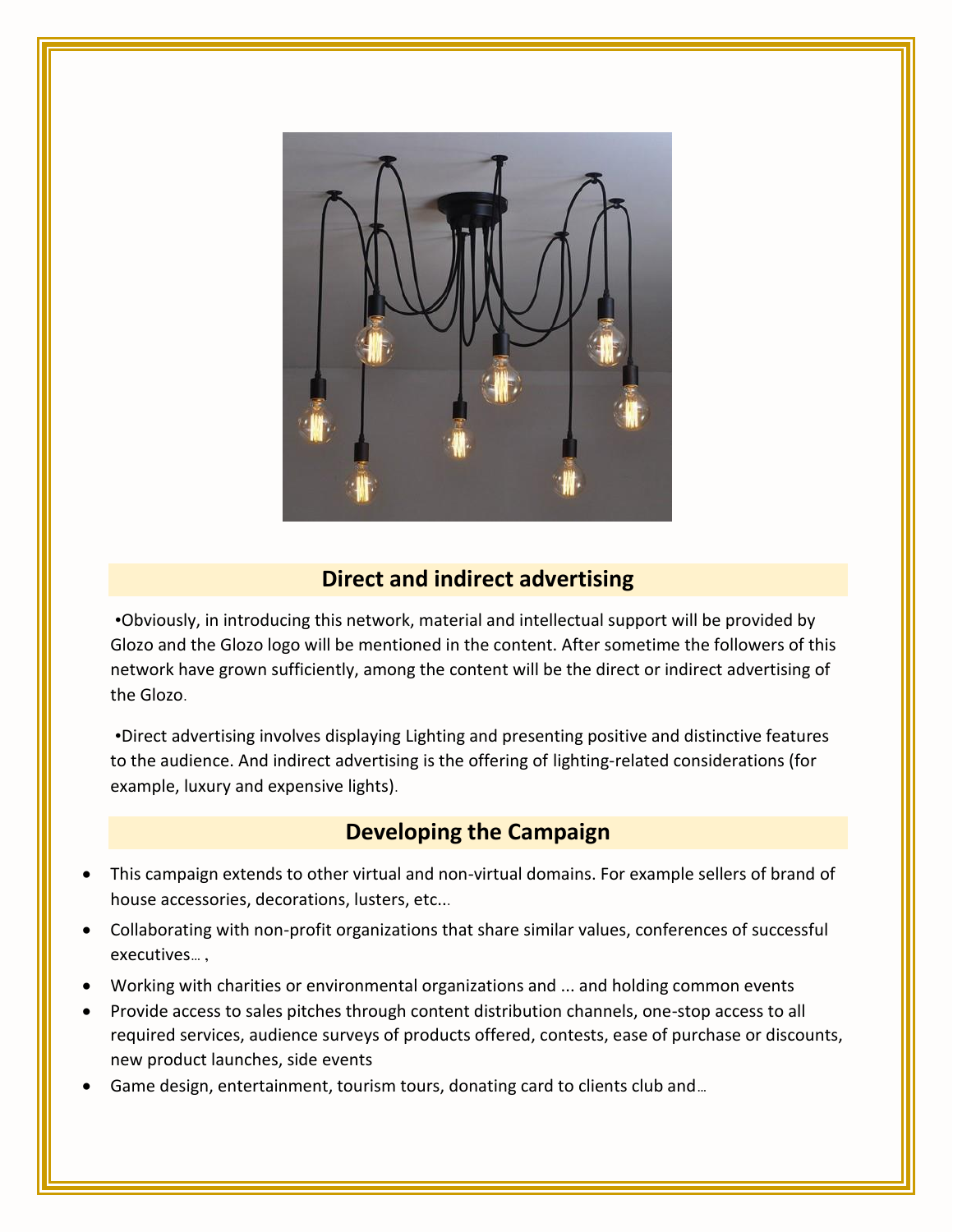

The following provides a variety of ways to produce content appropriate for the introduction and positioning of "GLOZO" Brand.

# **Content Producing**

- Commercial (Promotional) videos
- Training videos & Motion Graphics
- Web series (Animation)
- Game (Pc-Mobile)

#### Commercial (Promotional) videos

Producing videos that demonstrate the benefits of GLOZO products and add value to customers. Of course, as mentioned in this advertisement, the luxury of space and tone of advertising and focus on the spiritual benefits of GLOZO products over its surface and hand-tail advantages. For example, it is important to feel Beauty and trust others who use GLOZO products.

Sample:<https://vimeo.com/86936045> Sample : https://vimeo.com/122097325

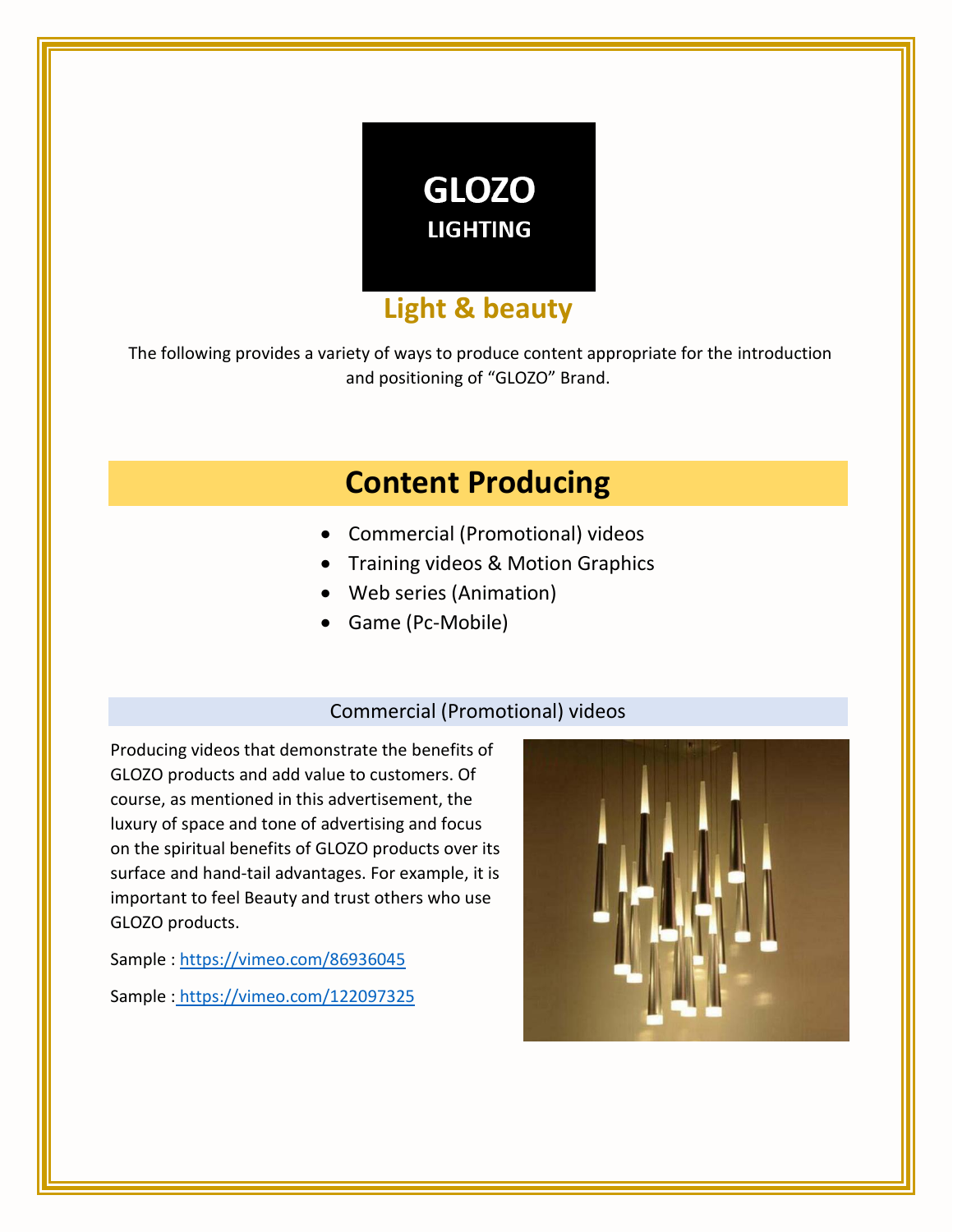

Producing educational content about the important things to know when buying and maintaining lights. Things like fabrics, designs, and ... or different models and applications, lights keeping styles, etc. This content can make from motion graphics and animation techniques.



Sample: <https://youtu.be/vrMWHmPg0h8>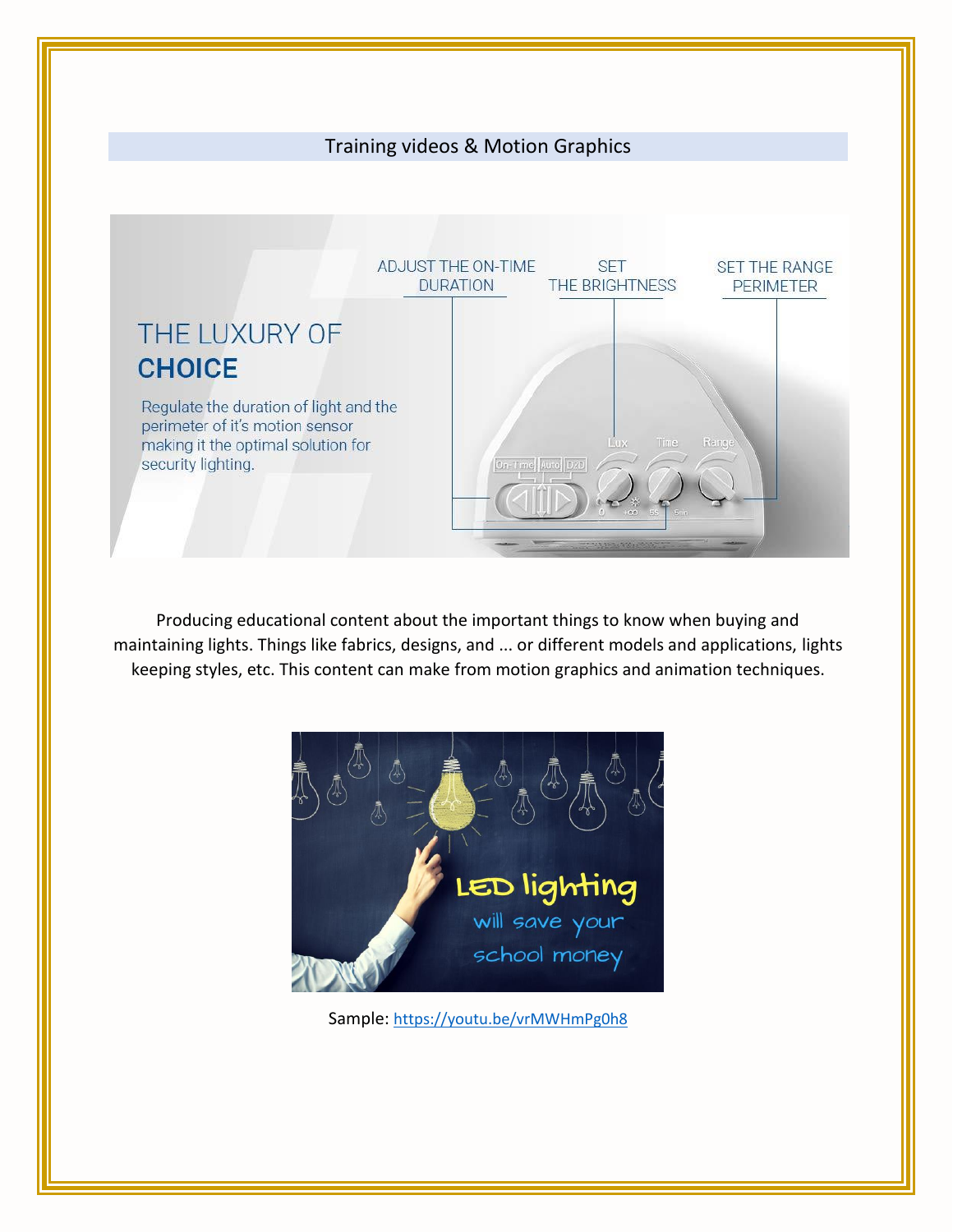#### Animation Web series

#### Social duty:

Content Producing (animation or motion graphics) series, with topics related to customer values that are initially presented. Films that are nowadays known as the social responsibility of a brand are being produced and published by reputable brands all over the world.

Sample:<https://vimeo.com/29979309> Sample : [https://youtu.be/\\_OHDssbQPlY](https://youtu.be/_OHDssbQPlY) Sample: https://youtu.be/ HEnohs6yYw



**Social and historical occasions web series Animations:** 



Sample:<https://youtu.be/z1ibeZOz6YA>

With recurring social themes, based on the set of values that GLOZO offers to his clients, it is appealing to people, appreciating parents or others, respecting the environment, presenting love and affection and giving the secrets to success are good prizes for these animations.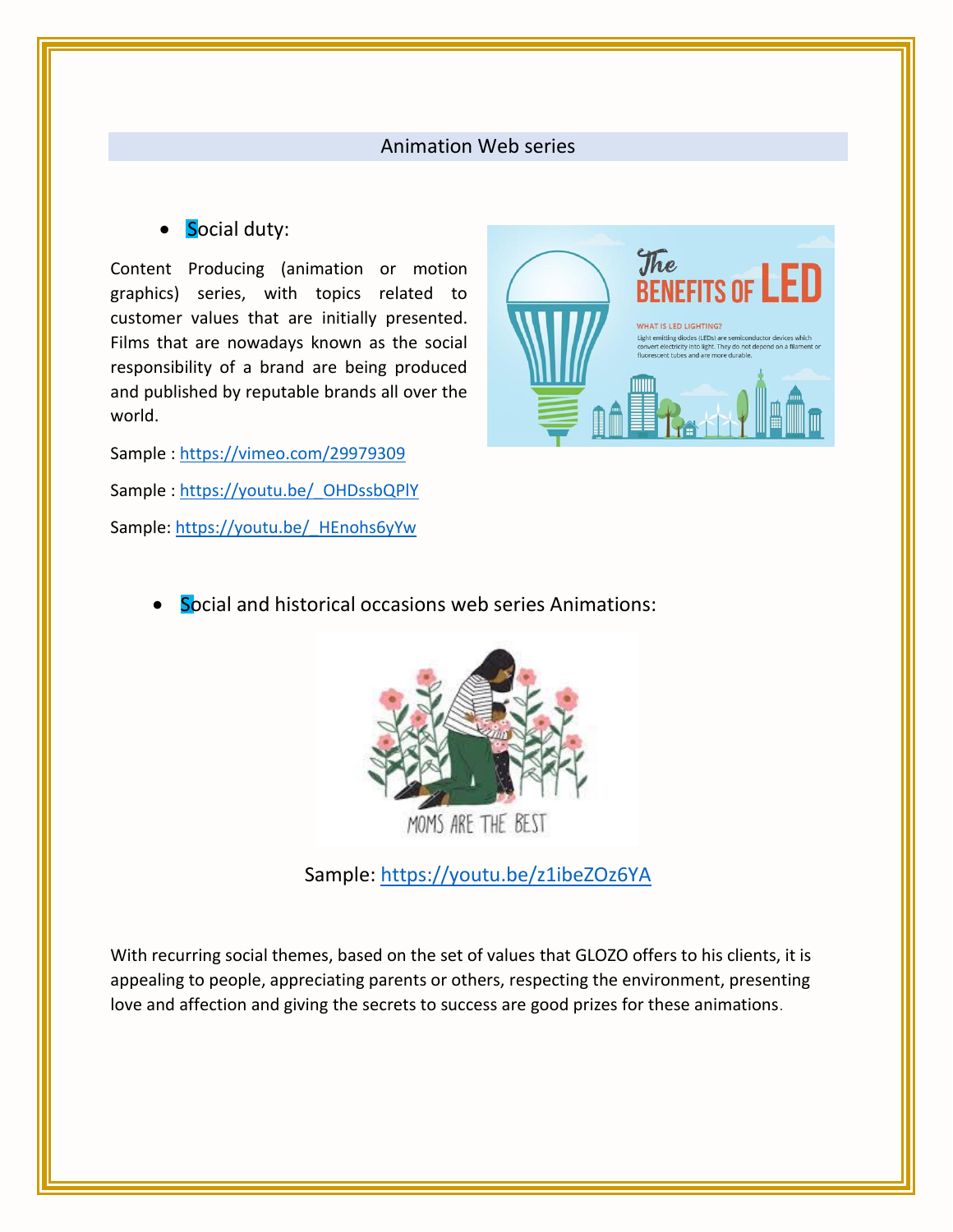• Funny or comedy web series Animations:

A fictional series with fixed characters these days has its own audience. However, when building such a collection, the story, structure and technique must be in line with the brand image and be in line with the luxury of the brand. Reaching the characters and story requires such time and teamwork, but for example it can be done.

Think lamp and lights behalf of this samples characters!



Sample[: https://youtu.be/dfTPlsIq7d0](https://youtu.be/dfTPlsIq7d0)



Sample :<https://youtu.be/ZsUbvqcyLKE> Sample[: https://youtu.be/yWHDKeyuu7U](https://youtu.be/yWHDKeyuu7U) Sample : [https://youtu.be/szWa\\_cuPWDA](https://youtu.be/szWa_cuPWDA) Sample :<https://youtu.be/Lwj8zksPVLA> Sample:<https://youtu.be/qUY3pLkzsuU> Sample[: https://youtu.be/9Hq9rf0XgrI](https://youtu.be/9Hq9rf0XgrI)